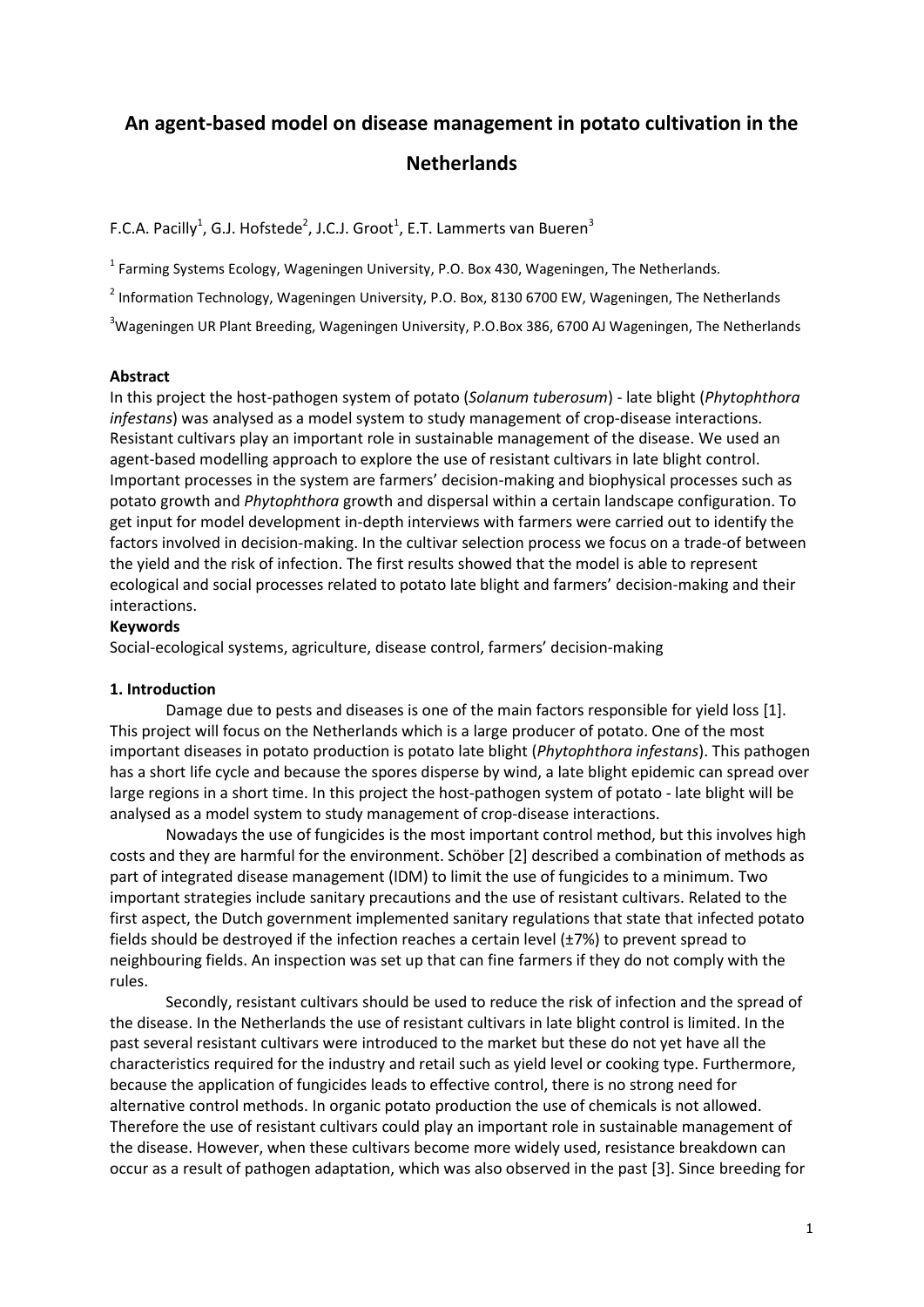resistant cultivars is a long process and requires large investments, these cultivars should be protected from resistance breakdown that can be considered a scarce and common good.

Since management of potato late blight is influenced by ecological as well as social factors this is an example of social-ecological system. Agent-based modelling (ABM) has been recognized as a suitable tool to analyse human decision-making in a spatial environment is which biophysical processes occur. In this paper we will use an agent-based modelling approach to explore the use of resistant cultivars in late blight control. Important processes in the system are farmers' decisionmaking and biophysical processes such as potato growth and *Phytophthora* growth and dispersal within a certain landscape configuration. To get input for model development in-depth interviews with farmers were carried out to identify the factors involved in decision-making. Some of the important findings include:

- 1) *Farmer types*: Conventional and organic farmers differ in their options in late blight control because organic farmers have no means to combat the disease. This influences the importance of alternative control methods and the willingness to adopt these.
- 2) *Risk perception:* Differences were observed in the way potato late blight was perceived by farmers as a threat to their crop. For example some farmers had a strong fear of getting an infection in their crop while others considered late blight as a controllable problem.
- 3) *Network*: Farms are located in a landscape and they spend much time on their land so they are well aware how other farmers (successfully) manage their crops. They also communicate about issues related to crop management.
- 4) *Competition*: Farmers try to optimize their yield because this is directly related to farmers' profit. Therefore they compare their yield to the yield of others, which results in competition.

These factors were used to develop a framework for farmers' decision-making. The epidemiological model of *Phytophthora* was achieved by simplifying an existing model [4]. This previous work analysed *Phytophthora* dispersal in a landscape but did not include social processes and therefore the development of an ABM is of importance.

The ABM will be used to analyse the effect of releasing a new resistant cultivar by a breeding company. We focus on three different aspects: (1) the adoption of resistant cultivars by farmers, (2) the effect of resistant cultivars on the infection with late blight in a landscape and (3) the durability of resistant cultivars. The model framework will be described in the next section and an example of model output is presented in the results.

### **2. Model overview**

A model of the social-ecological system of potato late blight management was developed using NetLogo. The model represents a 10km by 10km agricultural region in which each patch represents 1 hectare of arable land. Within the landscape 500 farmers are located each of whom manages one potato field. A potato field consists of a number of patches and has an average size of 5 ha. The landscape is based on a realistic agricultural landscape in the Netherlands with respect to potato density and field size. A network was set up among farmers. Within this

Daily **Growing season** Setup -Potato growth -<br>Phytophthora dispersal **Haulm destruction** Yearly **Start season<br>Figuse: vangeligew of model processerate variables** -Load variables .<br>Yield **Start infection Infection level** Cultivars -Farmers Weather data Cultivar selection

network, farmers are connected to a number of other farmers in their surrounding. Two farmer types are distinguished in the model: Sprayers and Non-sprayers. Furthermore farmers are characterized by their field size, the cultivar they grow and personal characteristics.

The time step in the model represents one day. The model simulates the growing season from April to September and the model can run for many years (Figure 1). Daily processes include crop growth and disease dispersal. Weather data was included in the model which affects spread of the disease. When the infection level in a potato field reaches 7%, the potato haulm is destroyed according to the governmental regulations. This means tuber growth stops directly and the disease can no longer disperse to other fields.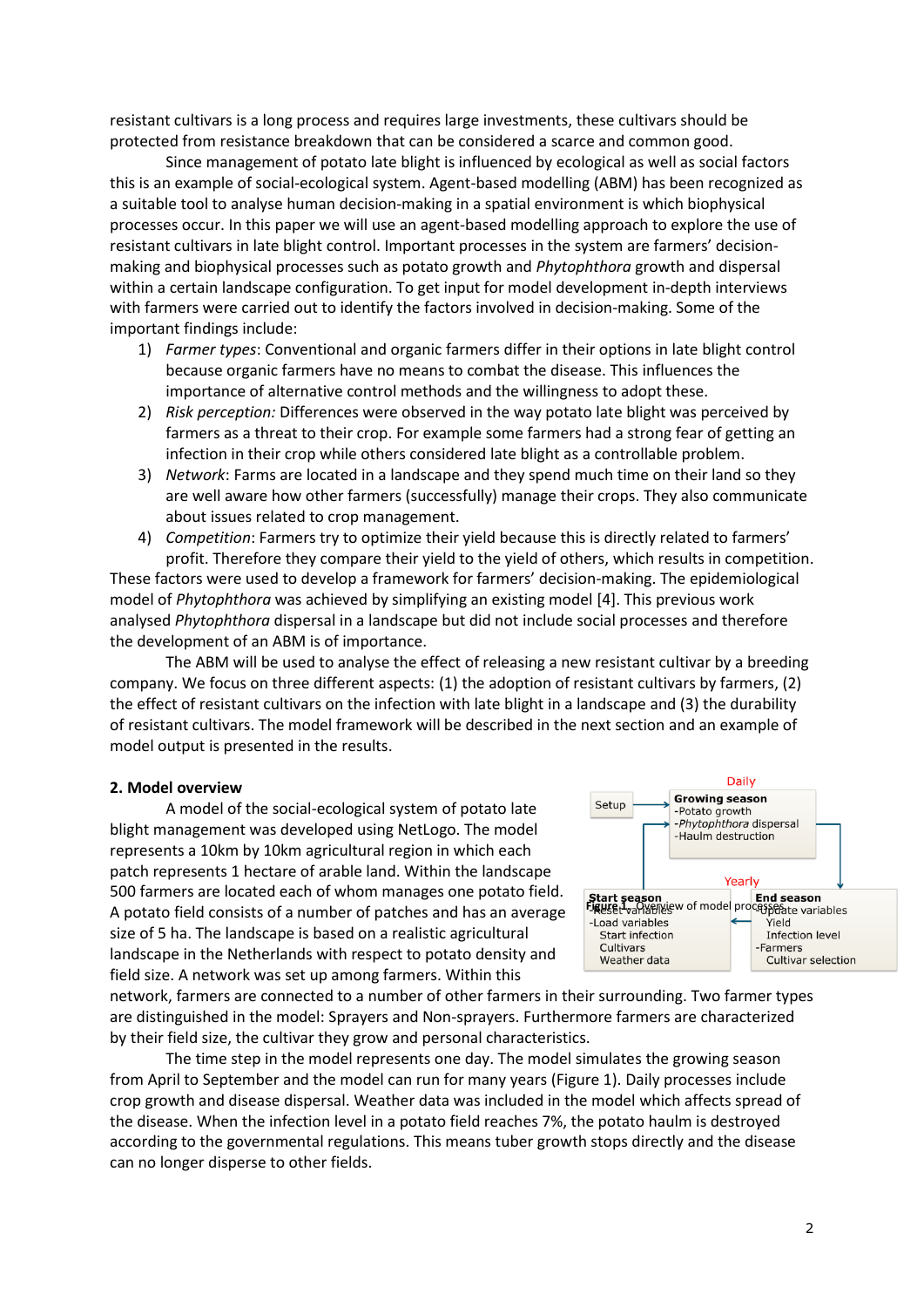Yearly processes include an update of variables, cultivar selection and resetting and loading of variables. At the end of the season farmers update the variables (mean yield, infection level etc.) and then select a cultivar for the next season. They can choose between a susceptible and resistant cultivar. These cultivars differ with respect to the tuber growth rate and the risk for infection with potato late blight. Changing to another cultivar is triggered by a low yield in the previous season, and influenced by stochastic variables related to farmer characteristics.

## **2.1 Biophysical processes**

Biophysical processes in the model include crop growth and disease dispersal. As a measure for crop growth, the number of m<sup>2</sup> leaf area per hectare (leaf area index, LAI) is calculated using a crop model (Skelsey 2008). The infection level with potato late blight is calculated by using an equation for exponential growth. At the beginning of each season the infection starts in a certain fraction of susceptible cultivars, randomly chosen. Based on the infection level a number of spores is produced that are dispersed by a diffusion process. When the amount of spores in an uninfected patch reaches a threshold this patch becomes infected. As mentioned before, weather is an important factor influencing disease growth and dispersal. Weather data between 1980 and 2010 was analysed to determine the number of days favourable for growth and spread of potato late blight. This data was implemented in the model and the disease can only grow and disperse on these specific days. The amount of yield is calculated based on the LAI, the tuber growth rate and the infection level with late blight.

In this model we want to analyse the durability of resistant cultivars. Therefore we included a mutation fraction which is used to calculate the number of mutated spores as a fraction of the total number of produced spores. These mutated spores are considered to be part of a new virulent population that is able to infect resistant cultivars. The processes for growth and dispersal of the new virulent *Phytophthora* strain are similar to the normal *Phytophtora* type. When a resistant cultivar becomes infected with the virulent *Phytophthora* strain we speak of resistance breakdown.

### **2.2 Farmers' decision-making**

In the model farmers play a key role since they have to make decisions on management of potato late blight. In this model we focus on farmers' decision-making related to the adoption of resistant cultivars. We assume a scenario in which all farmers grow a susceptible cultivar at the start of the simulation. After one year a resistant cultivar is introduced to the market and from now on farmers can chose between these two types. In the cultivar selection process we focus on a trade-of between



**Figure 2.** Overview of factors involved in farmers' decisionmaking on cultivar selection.

yield and the risk for infection. In this case, the resistant cultivar has a lower yield but a smaller risk for infection. This is related to the real situation because current resistant cultivars do not yet meet the requirements of the industry and retail, including yield level.

The framework for the cultivar selection process is based on the findings from the interviews. Two different farmer types (Sprayers and Non-sprayers) are included in the model (finding 1). Farmers follow a strategy in which a low yield level from previous year is a trigger to switch cultivars. This low yield level is relative: farmers compare their yield level with the average yield level of the farmers in their network (based on finding 3 and 4). A relative low yield can be the result of an infection with late blight, or because of growing a resistant cultivar in a year with low pressure of the disease. Furthermore, all farmers are characterized by a certain level for risk-behaviour (finding 2). If farmers have a low value for risk-behaviour they have a larger probability to adopt the resistant cultivar while more risk-taking farmers have a larger probability to continue growing the susceptible cultivar. The factors involved in the cultivar selection process are summarized in Figure 2.